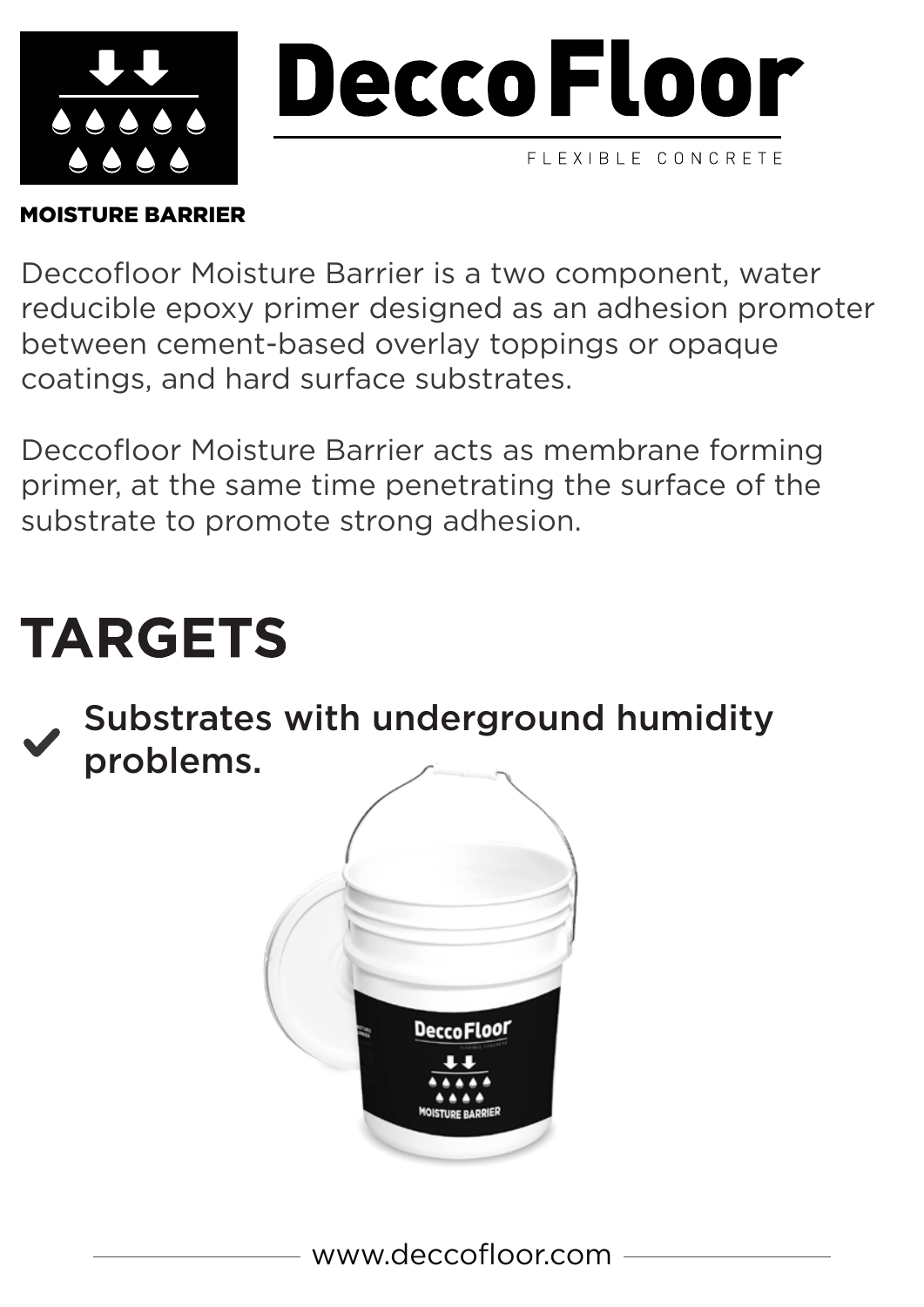#### Product Benefits

• Deccofloor Moisture Barrier is an excellent adhesion promoter for all interior and exterior overlay and opaque coating applications.

• Reduces the effects of moisture vapor transmission (MVT).

• Deccofloor Moisture Barrier has excellent adhesion and flexibility.

• Deccofloor Moisture Barrier has a long pot life and open time (minimum 4 hours) to allow direct application of overlays or ' polymer coatings.

• Deccofloor Moisture Barrier is a water-based formulation, with low odor, water clean up, and is VOC compliant in all 50 states.

• Deccofloor Moisture Barrier has a mix ratio of 1:1, and can be diluted with water to reduce solids.

### Pre-Application

1. Surface preparation: When using Deccofloor Moisture Barrier, the surface must be structurally sound and clean—free of dirt, grime and other foreign substances like oils, silicones, all other waterproofing materials, form release agents, curing and parting compounds, and any sign of efflorescence. Surface also must be completely dry before application. If your surface is not clean or completely dry, the sealer may turn white or hazy, or the primer may fail to form a proper film and adhesion.

2. Mixing ratios, surface moisture, application method, and temperature at time of application play a large role in the integrity and long-term durability of this primer. We strongly recommend sampling and testing this material prior to large-scale application. 3. If aggressive moisture movement on interior concrete is suspected, exact moisture movement levels can be measured using a moisture test kit in accordance with ASTM D4263 standards, following the manufacturer's instructions. Moisture measurements of six to eight pounds and below are acceptable. If measurements fall outside of this range, Deccofloor Moisture Barrier should not be applied.

4. Hard troweled burnished concrete must be chemically or mechanically prepared to promote proper adhesion. Extremely dense or burnished surfaces should be slightly abraded to better accept Deccofloor Moisture Barrier .

5. Bluetrade Building Materials INC, utilizes the International Concrete Repair Institute (ICRI) Concrete Surface Profile (CSP) standards for specifying finished surface roughness prior to applying Deccofloor Moisture Barrier. For proper adhesion, the concrete must be a minimum #1 according to the ICRI CSP chart. Contact the ICRI at www.ICRI. org or BluetradeBuilding Materials INC, for more information on these surface profiles.

6. Deccofloor Moisture Barrier should only be applied to substrates above 50 °F and below 90° F. in a 45-minute period. Pot life is 1 hour.

#### Technical Data

Please refer to the corresponding MSDS for hazard-related information.

| Solids Content (by wt.) 75%.  |                                      |
|-------------------------------|--------------------------------------|
|                               | Density  Approx. 9 pounds per gallon |
|                               |                                      |
| Exterior Durability Excellent |                                      |
|                               | Water Resistance Excellent           |
|                               | Chemical Resistance Excellent        |

Property Comparison

Pendulum Hardness Development @23 °C/50% RH

| 7 Day183.9 |  |
|------------|--|

Approx. Pot life at 23 °C.... 4 hrs. Approx. Dry Time.......12 hrs @23 °C/50% RH

Chemical Resistance.... ...Excellent VOC, g/L............................250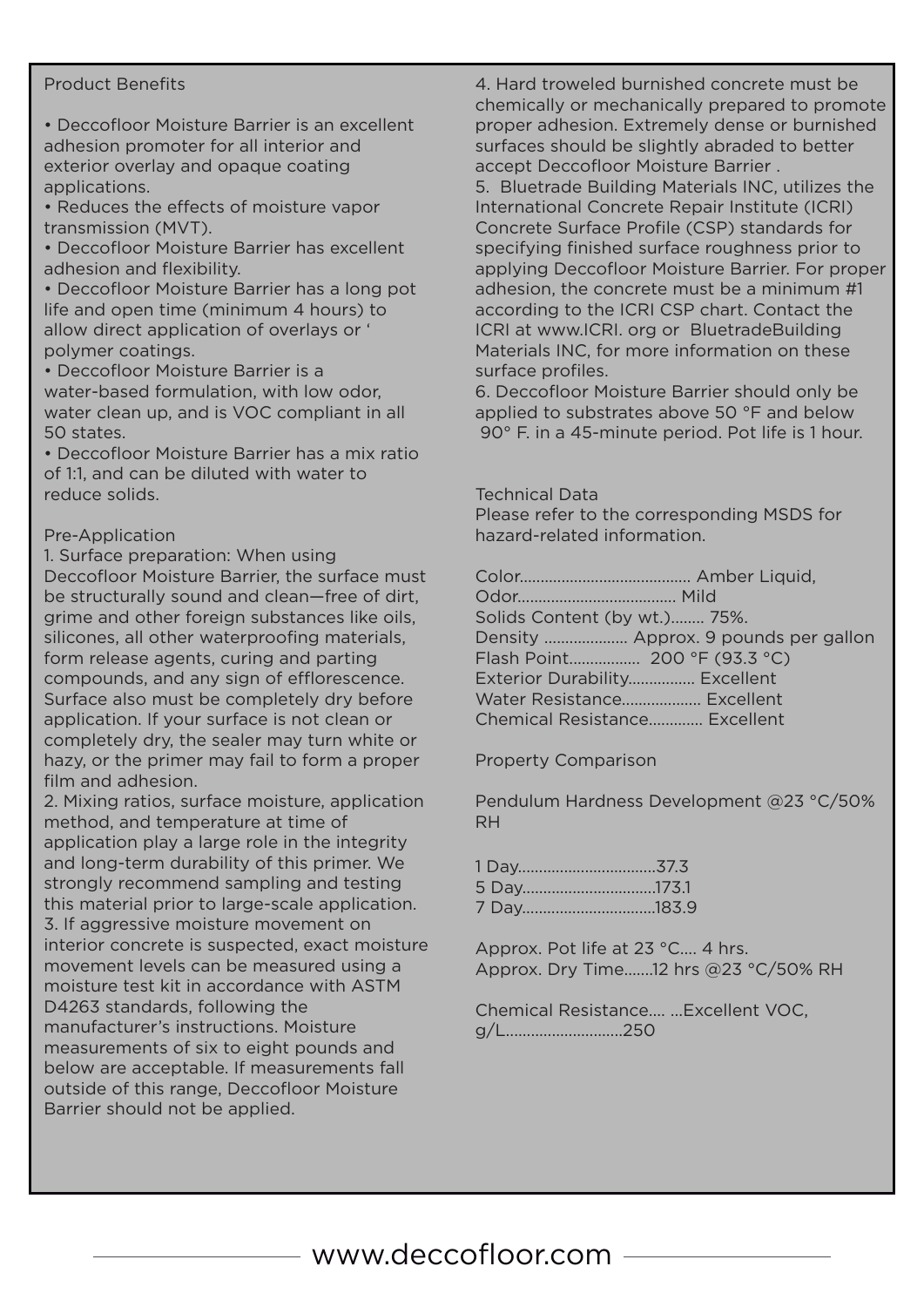# Application

Deccofloor Moisture Barrier should be applied only after the concrete has fully cured, approximately 28 days. Warning! Do not apply Deccofloor Moisture Barrier to fresh concrete.

1. Deccofloor Moisture Barrier is not recommended for application over surfaces previously painted or sealed with other sealers.

2. Before applying the product, test Deccofloor Moisture Barrier in an inconspicuous area for desired results. For application questions, contact Bluetrade Building Materials INC.

3.The following mixing instructions for Moisture Barrier must be strictly adhered to. Moisture Barrier has a mix ratio of 1 part A to 1 part B. Add Part B(cure) to Part A (resin) in an open container. Mix well. Deccofloor Moisture Barrier will initially turn slightly opaque when mixed but will dry clear. Before Deccofloor Moisture Barrier dries, clean equipment with water.

4. Deccofloor Moisture Barrier is best applied with a high-quality, 1⁄4-inch short nap roller.

5. Deccofloor Moisture Barrier , should not be applied at film thicknesses greater than 10 mils wet per coat. Roll out the primer so it soaks into the surface.

6. If applying to extremely porous surface (like bead-blasted concrete), test a small amount of the primer in an inconspicuous area to determine the number of coats required for adequate coverage. Porous surfaces may require two coats.

7. Cement-based top coats and overlays can be applied when Deccofloor Moisture The barrier is tacky.

8. If broadcasting sand, use coarse grit and broadcast to rejection within 1 hour of primer application. Let the primer cure for 24 hours, then remove excess loose sand.

• Do not apply Deccofloor Moisture Barrier if the surface or ambient temperature is below 45 °F, above 95 °F, or if the temperature is expected to fall below freezing (32 °F) within the 24-hour curing cycle.

• Failure to remove dirt and debris from the surface or failure to properly clean the surface before the application will result in poor adhesion.

Limitations and Precautions

- DO NOT mix more sealer than can be used in a 4-hour period. Pot life is 4 hours.
- Do not over apply Deccofloor Moisture Barrier
- Not recommended for use as a primer for clear coatings.
- CAUTION: Do not seal the container after mixing parts A & B.